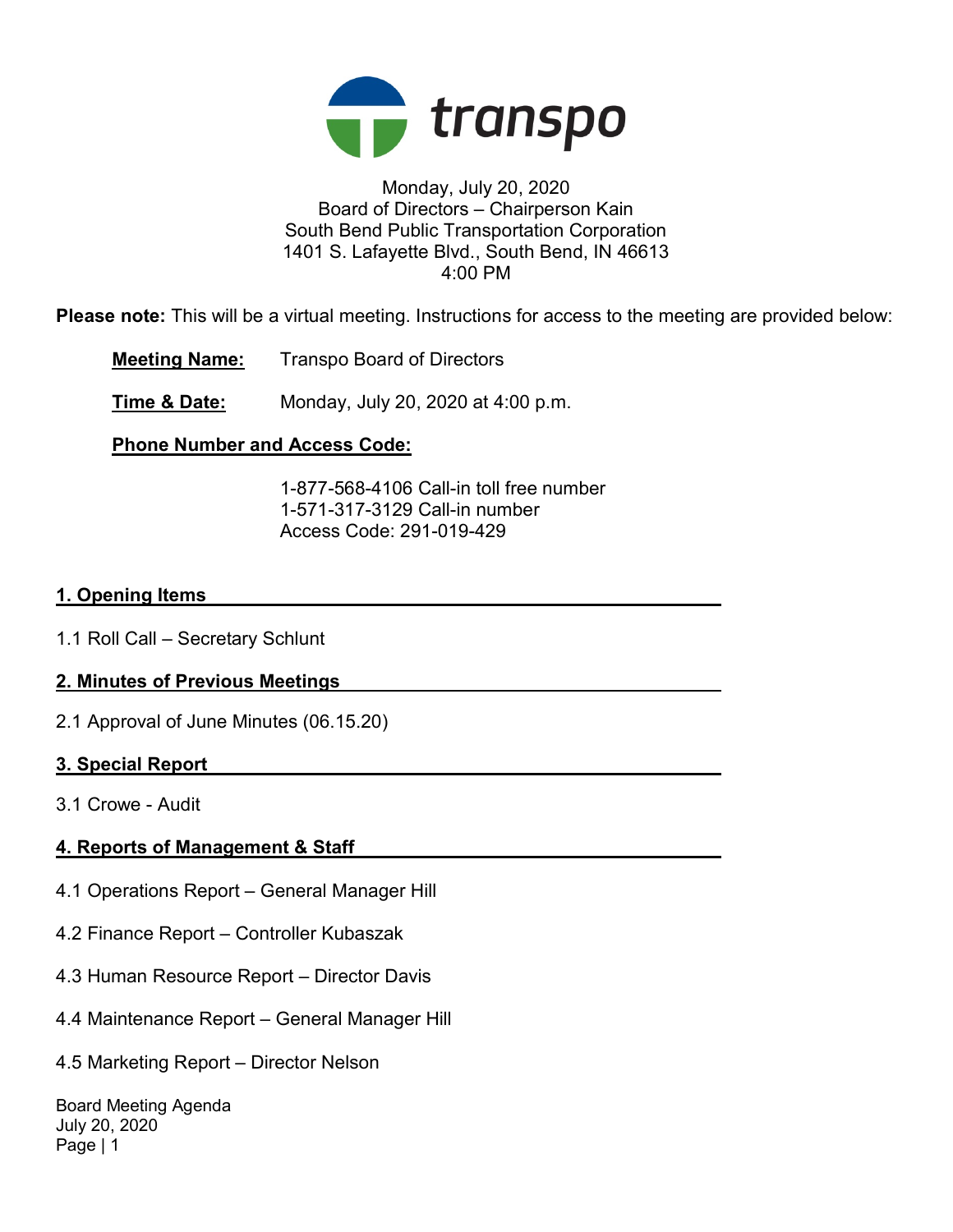# 5. Introduction to Resolutions

5.1 RESOLUTION NO. 32-2020

A RESOLUTION OF THE BOARD OF DIRECTORS OF THE SOUTH BEND PUBLIC TRANSPORTATION CORPORATION, SOUTH BEND, INDIANA APPROVING THE FINANCIAL TRANSACTIONS INCURRED DURING THE MONTH OF JUNE WITHIN THE CORPORATION'S CAPITAL IMPROVEMENT FUND

# 5.2 RESOLUTION NO. 33-2020

A RESOLUTION OF THE BOARD OF DIRECTORS OF THE SOUTH BEND PUBLIC TRANSPORTATION CORPORATION, SOUTH BEND, INDIANA APPROVING THE FINANCIAL TRANSACTIONS INCURRED DURING THE PAST THIRTY (30) DAYS OF JUNE WITHIN THE CORPORATION'S PAYROLL AND TRANSPORTATION FUND

5.3 RESOLUTION NO. 34-2020

A RESOLUTION OF THE BOARD OF DIRECTORS OF THE SOUTH BEND PUBLIC TRANSPORTATION CORPORATION, SOUTH BEND, INDIANA AUTHORIZING MANAGEMENT TO EXERCISE THE FIRST OF TWO (2) ONE-YEAR OPTIONS WITH THE UNIVERSITY OF NOTRE DAME, SAINT MARY'S COLLEGE AND HOLY CROSS COLLEGE

5.4 RESOLUTION NO. 35-2020

A RESOLUTION OF THE BOARD OF DIRECTORS OF THE SOUTH BEND PUBLIC TRANSPORTATION CORPORATION, SOUTH BEND, INDIANA APPROVING A RENEWAL AGREEMENT WITH IVY TECH COMMUNITY COLLEGE

5.5 RESOLUTION NO. 36-2020

A RESOLUTION OF THE BOARD OF DIRECTORS OF THE SOUTH BEND PUBLIC TRANSPORTATION CORPORATION, SOUTH BEND, INDIANA APPROVING THE PURDUE POLYTECHNIC HIGH SCHOOL RIDERSHIP PROGRAM FOR THE 2020-2021 SCHOOL YEAR

5.6 RESOLUTION NO. 37-2020

A RESOLUTION OF THE BOARD OF DIRECTORS OF THE SOUTH BEND PUBLIC TRANSPORTATION CORPORATION, SOUTH BEND, INDIANA ADJUSTING THE SECTION 5310 CAPITAL ASSISTANCE GRANT AWARDS

# 5.7 RESOLUTION NO. 38-2020

A RESOLUTION OF THE BOARD OF DIRECTORS OF THE SOUTH BEND PUBLIC TRANSPORTATION CORPORATION, SOUTH BEND, INDIANA AUTHORIZING MANAGEMENT TO ENTER INTO A CONTRACT FOR THE REPLACEMENT OF THE FIRE SUPPRESSION SYSTEM AT SOUTH STREET **STATION** 

Board Meeting Agenda July 20, 2020 Page | 2